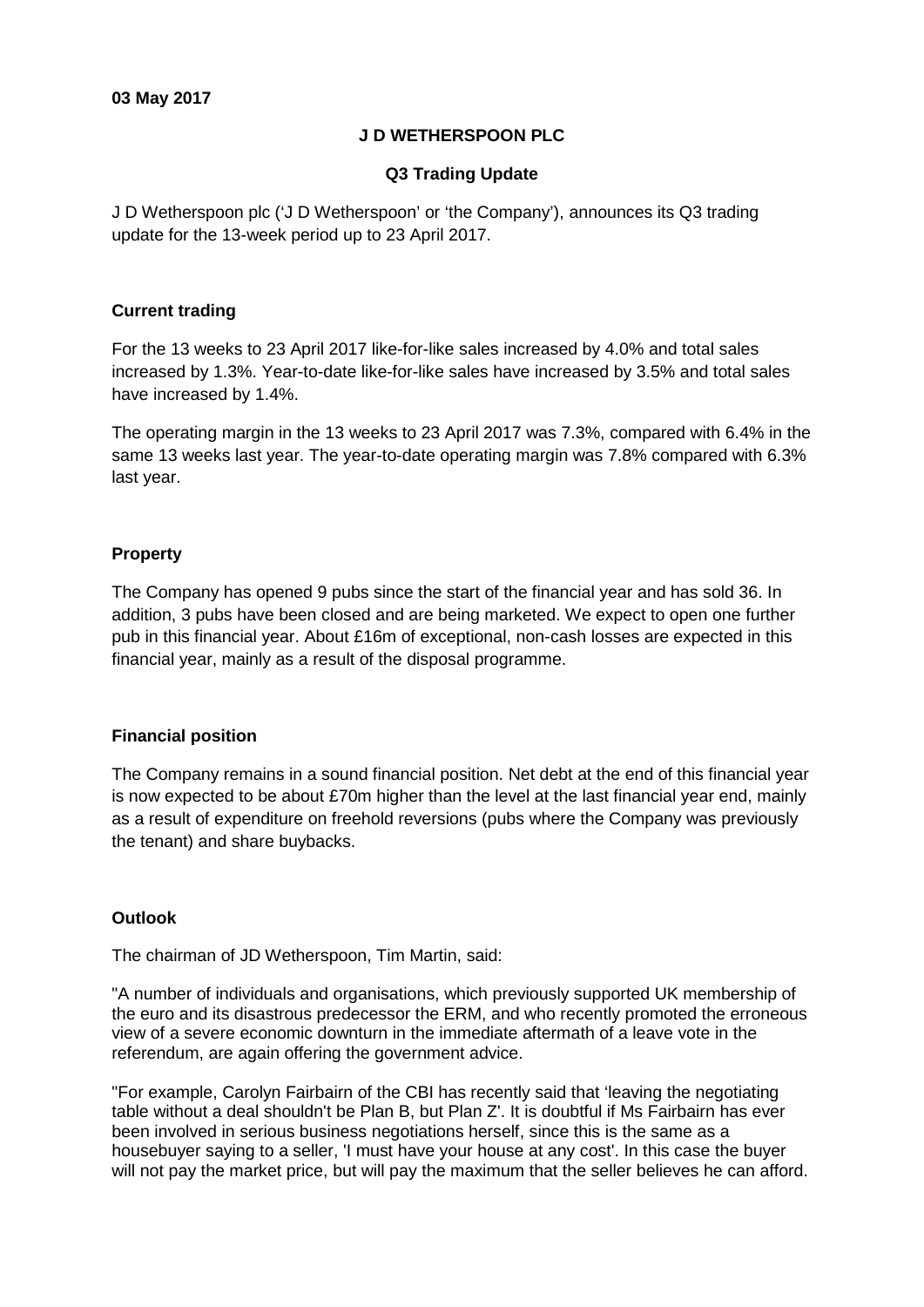"It is hard to believe that such foolhardy advice could emanate from a business organisation.

"As many people have said, including many remain supporters, it is essential to adopt an approach that stresses the UK's willingness to trade on World Trade Organisation (WTO) terms, possibly abolishing import tariffs unilaterally, which would lead to substantial reductions in consumer prices- and increased living standards.

"The current desperation of the CBI and others for a 'deal' is only encouraging the absurd posturing of the unelected 'President' Juncker and his acolytes, and creates an absurdly pessimistic picture of the UK's position if a sensible deal is not forthcoming.

"As EU businesses know, they will suffer acutely if UK companies and consumers switch their allegiance to domestic or other non-EU suppliers. The CBI should let those businesses make the case for a free trade deal, rather than undermining the government's negotiating position.

"As previously reported, the company expects significantly higher costs in the second half of the financial year, mainly for business rates, utility taxes, excise duty and labour. In view of these costs and stronger sales comparisons, the company remains cautious about the second half of the year.

"Nevertheless, as a result of better-than-expected year-to-date sales, we currently anticipate a slightly improved trading outcome for the current financial year, compared with our expectations at the last update.

"As a result of these higher costs the company anticipates it will require like-for-like sales of about 3 to 4% in our next financial year to maintain profits at current levels."